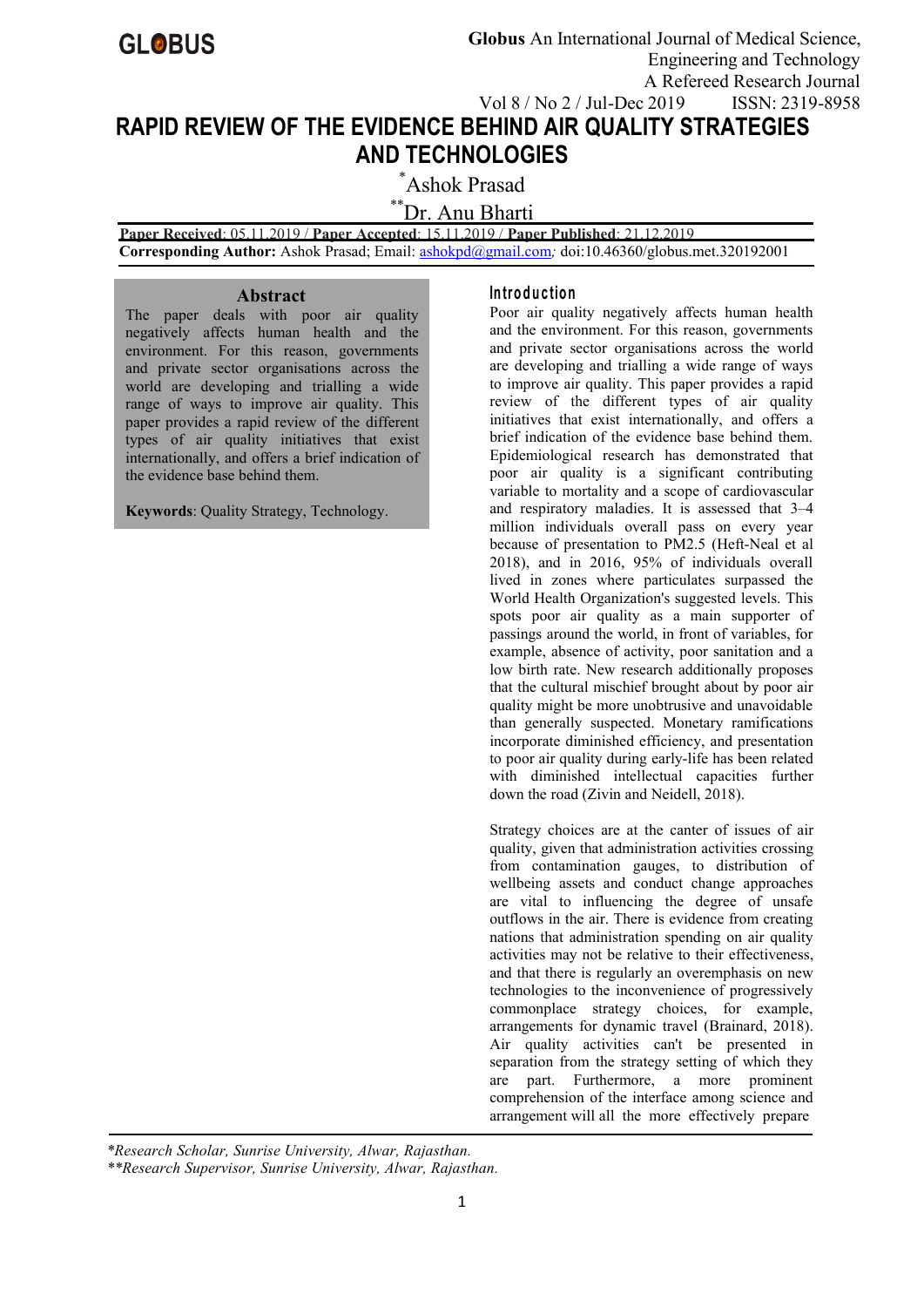scientific information for true effect (Deweerdt, 2016). Air quality estimates a genuine so probably not going to be effective in segregation given the complex and communicating factors that add to air contamination. There is a disjuncture between the inclination in the scientific writing to think about individual air quality mediations and the way that social change is regularly predicated on a blend of commonly fortifying approach measures. By giving exact instances of the suite of approach measures instituted in three urban areas that rank profoundly for air quality, this paper expands on scientific inquire about that has started to address this issue. such as, (Stone, 2012). It likewise incorporates an assessment of activities that element in the dark writing yet don't yet include in the scholarly writing, along these lines showing promising roads for further scholastic research.

Besides, it adds to tending to the propensity in the scientific writing to concentrate excessively on enormous, or "uber" urban communities, as in, while understudying littler urban communities. Given that 31.9% of the total populace live in urban communities of less than one million occupants (contrasted and 6.9% of the population which live in megacities of in excess of ten million occupants), the approach measures established in these littler urban areas will arrive at a significant extent of the total populace, and accordingly have the potential for high effect.

Air quality is comprehended as the degrees of contaminations in the air and how these contrast and allowable levels. The key air contaminations are: particulate issues (PM2.5 and PM10), nitrogen oxides (NOX), sulfur dioxide (SO2), carbon monoxide (CO), and unpredictable natural mixes (VOCs). Table beneath condenses the wellsprings of the different air contaminations and how these are framed.

| Pollutant                            | <b>Sources</b>                                                                                                                       | <b>More Information</b>                                                                                                                         |
|--------------------------------------|--------------------------------------------------------------------------------------------------------------------------------------|-------------------------------------------------------------------------------------------------------------------------------------------------|
| Particulate matter (PM)              | Transport (including exhaust fumes and<br>tyre and brake wear), combustion,<br>industrial processes, construction<br>and demolition. | Harmful particulate matter are particles<br>with a diameter of less than 2.5 and<br>10 micrometers ( $PM2.5$ and $PM10$ ).                      |
| Nitrogen Oxides (NO <sub>x</sub> )   | Transport and combustion.                                                                                                            | $NOx$ is the umbrella term for nitrogen<br>oxides most relevant to air pollution,<br>including nitrogen dioxide (NO2) and<br>nitric oxide (NO). |
| Sulphur Dioxide (SO <sub>2</sub> )   | Transport and combustion (especially coal).                                                                                          |                                                                                                                                                 |
| Carbon Monoxide (CO)                 | Transport (especially petrol-based),<br>combustion and industry.                                                                     |                                                                                                                                                 |
| Volatile Organic Compounds<br>(VOCs) | Various, including transport<br>and combustion.                                                                                      | VOCs are organic compounds which<br>evaporate easily and react with other<br>substances in the sunlight.                                        |
| Ozone $(O_3)$                        |                                                                                                                                      | O <sub>3</sub> forms when Volatile Organic<br>Compounds (VOCs), hydrocarbons and<br>$NOx$ react in sunlight.                                    |

# **T ab le 1 .1 : A irP o llu tan ts**

# **Im p ro v in g A irQu a lity : In d iv id u a l S tra teg ie s an d T e ch n o lo g ie s**

# **S tra teg ie s**

The majority of air quality strategies for which evidence exists focus on discouraging private car use. This is predominantly done via regulations and legislation, as well as investing in infrastructure which promotes alternative transport. Here we discuss some key air quality strategies and offer illustrative examples where they have been put into practice (Santos et al, 2010).

## **Low Emission Zones**

Low emission zones (LEZ) are territories in which vehicle use is confined so as to restrain tailpipe emissions. They are a well-known confined air quality measure in European urban communities, with around 200 in presence crosswise over twelve European nations including, for instance, England, Italy, Sweden, and Holland. Limitations ordinarily apply to rock solid vehicles, which as a rule run on diesel, however some LEZs likewise incorporate different kinds of vehicles, for example, old, contaminating autos. The zones are frequently made to guarantee that urban communities agree to European emission gauges, which have become increasingly stringent additional time, thus the sorts of vehicles which are permitted section shift as indicated by every area's needs.

#### **Private Vehicle Behavioural Change**

Urban air quality policy combinations often ally methods for discouraging private car use with measures to make less polluting forms of transport,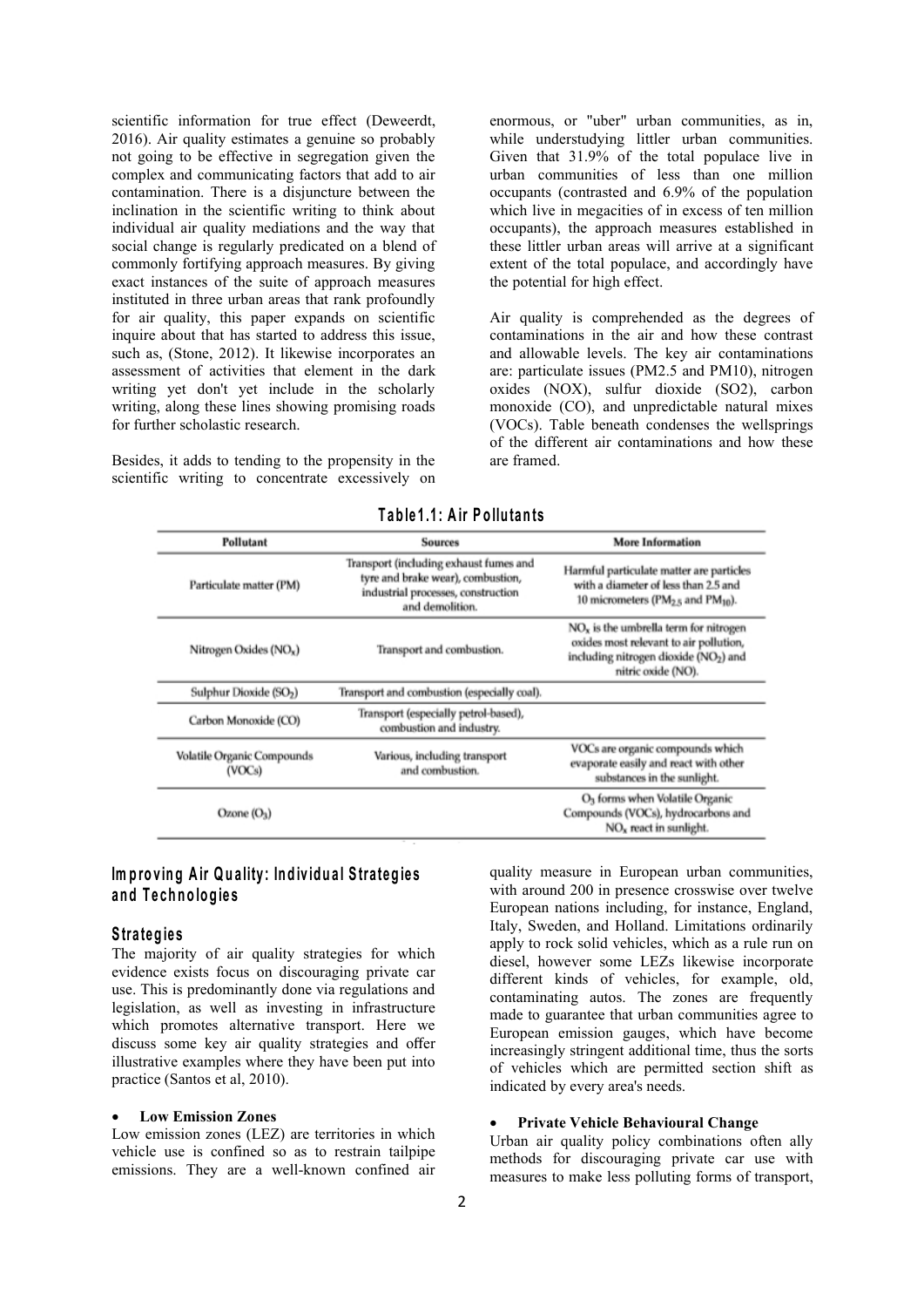such as cycling and public transport, more appealing. Investments in cycling and public transport infrastructure, such as a network of cycle lanes, are costly in the short term but may assist in facilitating long term behavioural change away from polluting transport. To ensure it is a viable option, public transport needs to be frequent, reliable, relatively quick and potentially, subsidised. Several countries are also considering ways to help people connect easily between different forms of transport. Singapore plans to create more integrated transport hubs, enabling easier transition between different modes of transport, for example, from bus to tram (Liu et al, 2008).

#### **Speed Management**

Lower speed cut-off points might be a cost effective method for rapidly having an effect on air quality close to streets and are remembered for a few European nations' air quality plans. For instance, the Welsh Government has as of late presented 50 mph speed confines on five principle streets, and 20 mph speed breaking points will be presented on all TfL oversaw streets (roughly 5%) in focal London by 2020, in spite of the fact that the measure is essentially planned for improving street security conditions. The effect on emissions from lower speed limits is commonly due to relieving the stop-start nature of traffic, in this way forestalling pointless increasing speed and deceleration, as opposed to the real speed of the vehicles. This incorporates contamination delivered through brake and tire wear, given that preventing from 20 mph radiates roughly a large portion of the measure of particulate issue from the brakes as preventing from 30 mph.

#### **Outreach Strategies**

Outreach and marketing activities have been shown to increase public awareness and compliance when used in conjunction with other air quality initiatives. For example, Singapore's air quality strategy emphasises creating community ownership of air quality issues and holds annual 'community and youth for the environment' days. The Royal Borough of Kensington and Chelsea enlist 'green champions' to educate members of the community on energy effciency and ways of reducing pollution. Involving stakeholders from industry, academia and NGOs in designing and implementing interventions also leads to improved compliance, and can be facilitated through awards schemes, such as the City of London Corporation's awards for business which use sustainable technology (Bigazzi and Rouleau, 2017).

# **T e ch n o lo g ie s**

**Removing Pollutants from the Air**

Technologies designed to expel pollution from the air regularly gain media consideration because of their uncommon plans. For instance, China has as of late built a 100-m-tall air cleaning tower in Xi'an, which is formed like a stack and uses nurseries to move air through a filtration framework. There is anyway little proof to prove the underlying achievement claims made for the pinnacle. Independently, utilizing substances which respond with NO2 to ingest it from the air, have been trailed in a few nations, including the Netherlands, Japan and England. These can be applied to surfaces as paint or be coordinated inside materials themselves, for example, clearing chunks and roofing felt. The consequences of these activities are up 'til now in definitive, and consistently mileage can confine their effectiveness. Delhi has additionally as of late trialed water guns to clean pollution out of the air, with no quantifiable effect. Proof is starting to develop that planting vegetation on surfaces of urban territories, for instance, green dividers and green rooftops, has a little and profoundly limited positive effect on air quality.

## **Switching** to Less Polluting Cars

A number of technologies exist to make diesel and petrol cars less polluting. Catalytic convertors, devices which make tailpipe emissions less harmful, have been a legal requirement for new vehicles in the UK and most other countries worldwide for several decades. The oil company Shell has developed a synthetic "drop in" alternative to diesel, i.e., one that requires no modification to the engine. This may have positive effects on NOx and PM emissions, but is yet to be rigorously evaluated. Alternatively, San Paulo has focused on "flex" vehicles, which can run on different forms of fuel, usually a combination of petrol and ethanol. Flex vehicles are different to hybrid vehicles, which are usually powered by both electric and fuel-burning engines. There is some evidence that ethanol-based flex vehicles may produce less NOx than petrol or diesel fuelled cars, but the specific context in Brazil, including their investment in ethanol production infrastructure may mean that flex vehicles are a less viable initiative elsewhere.

## **Roadside Barriers**

Roadside noise reduction barriers, like congestion charging zones, have effects on air quality without this being their original purpose. Artificial barriers tend to lead to decreased pollution behind the barrier and are therefore regarded as a promising air quality measure. Barriers comprised of a mixture of vegetation and artificial material seem to have the most positive impact on air quality, although barriers made solely of vegetation with thick foliage are also regarded as promising.

## **Trees and Vegetation**